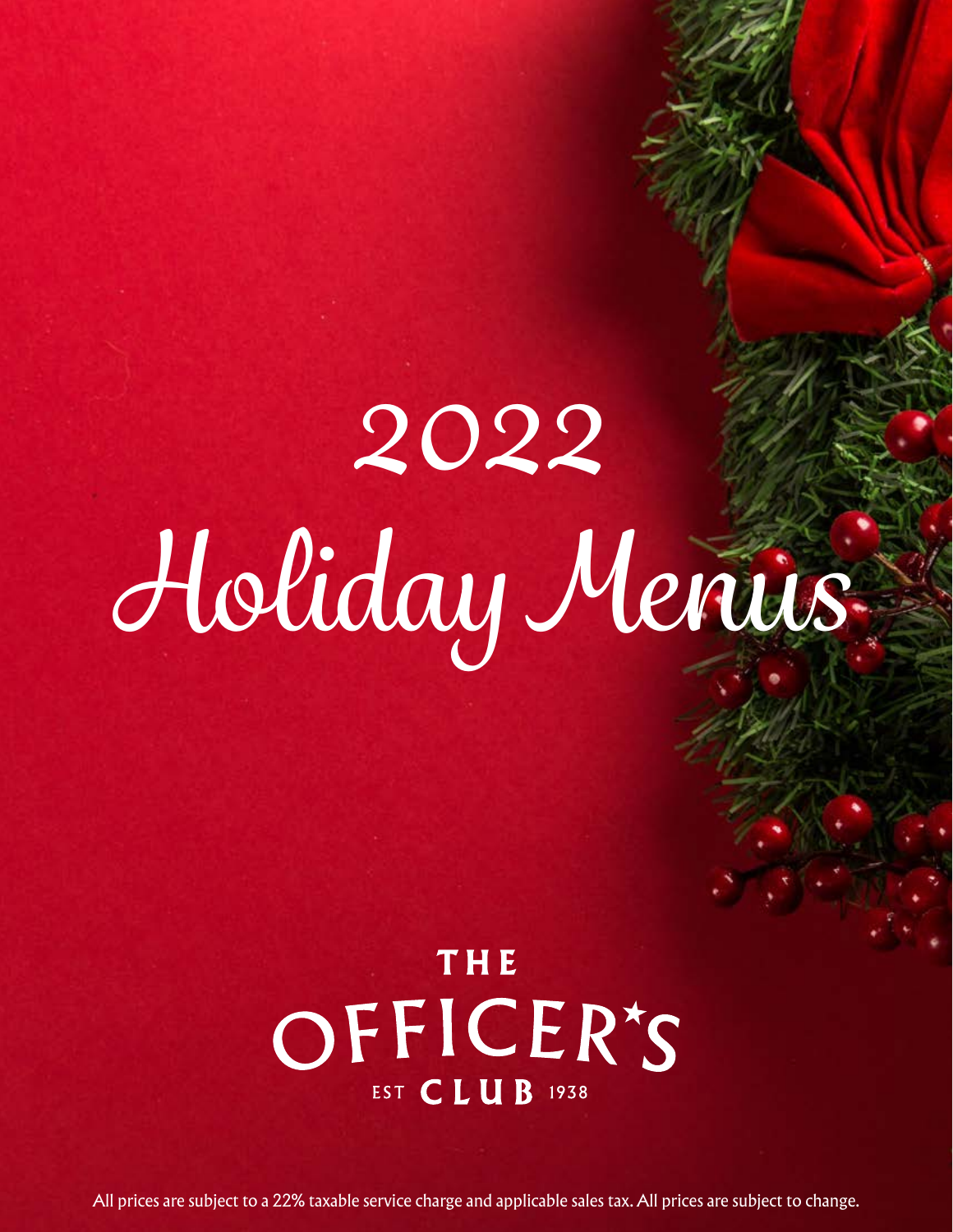## *Winter Wonderland*

Buffet \$35 Plated \$37

### Salad Choice of 1

Mixed Green Salad with crumbled Feta, toasted almonds, sun-dried cranberries & citrus vinaigrette

Baby Spinach with dried pears, crumbled blue cheese, candied pecans, golden balsamic vinaigrette

Caesar Salad

with romaine hearts, garlic croutons, house-made dressing  $\alpha$ parmesan cheese

## Entrée

#### All Entrées Include:

Chef's Selection of Roasted Winter Vegetables

Your Choice of Two on Buffet Garlic Mashed Potatoes, Roasted Red Potatoes, Cranberry Rice Pilaf or Sourdough Stuffing

#### Choice of 2 Entrées

Marinated Roasted Chicken Breast with brandy sage sauce

Slow Grilled Tri-Tip with mushroom demi glaze

Sliced Roasted Turkey Breast with herb pan gravy

Spiced Rubbed Pork Loin with apple cider reduction

Brown Sugar Glazed Ham with spiced pineapple sauce

(Vegetarian Option Available)

### **Dessert**

Choice of 1 from the Dessert Menu

#### Accompanied with:

Fresh Baked Rolls & Butter Fresh Brewed Coffee, Regular and Decaffeinated Regular & Herbal Hot Tea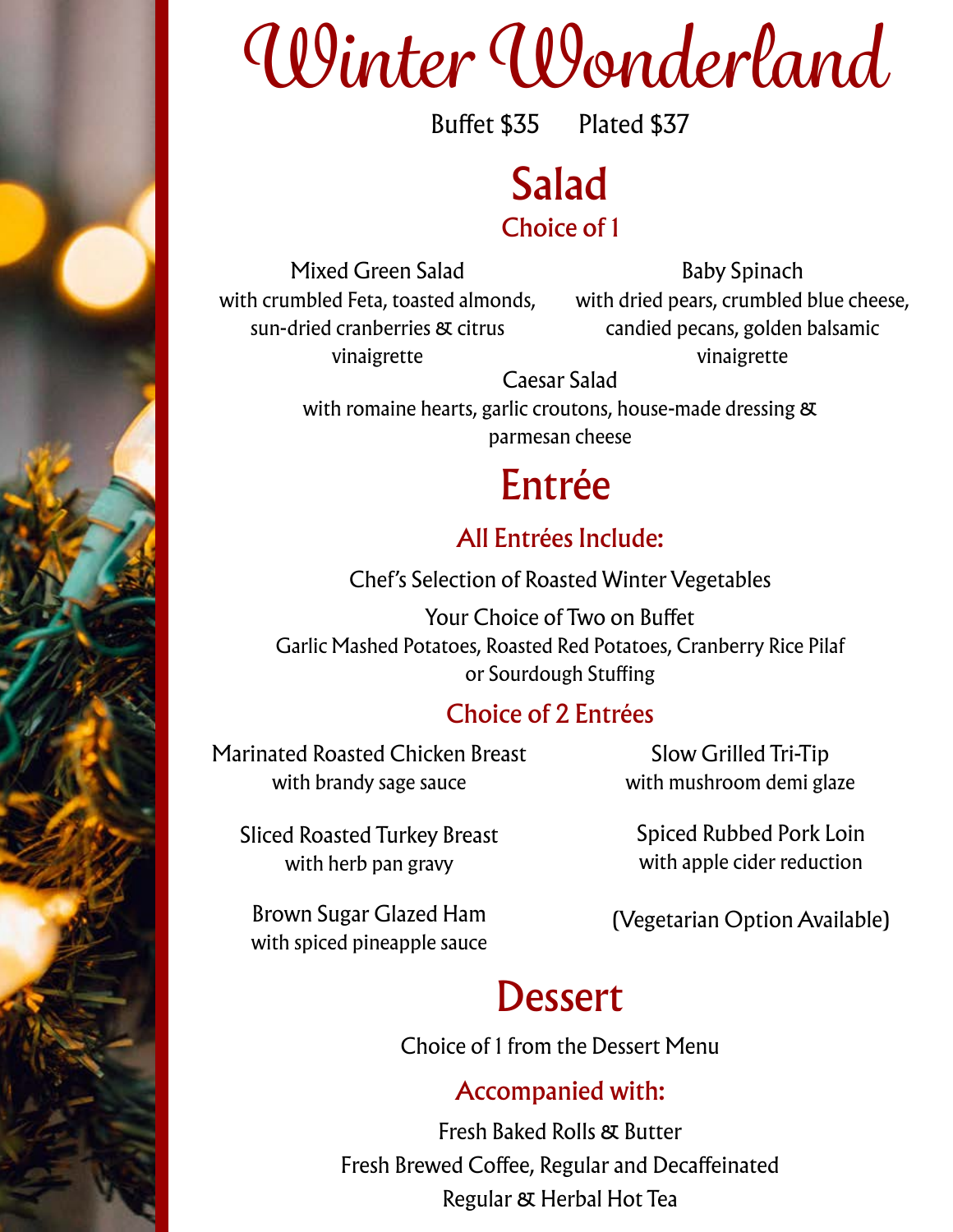## *Home for the Holidays*

Buffet \$39 Plated \$41

## Salad

#### Choose 2 for Buffet

Mixed Green Salad with crumbled feta, toasted almonds, sun-dried cranberries & citrus vinaigrette

Baby Spinach with dried pears, crumbled blue cheese, candied pecans, golden balsamic vinaigrette

Caesar Salad

with Romaine hearts, garlic croutons, house-made dressing & parmesan cheese

## Entrée

#### All Entrées Include:

Chef's Selection of Roasted Winter Vegetables

Roasted Garlic Mashed Potatoes , Sourdough Stuffing, Herb-Roasted Red Potatoes, or Cranberry Basmati Rice Pilaf Your Choice of Two on Buffet

#### Choice of 2 Entrées

Chicken Breast with leek and wild mushroom & brandy sage sauce

Sliced Roasted Turkey Breast with cranberry compote & herb pan gravy

> Seared Salmon with lemon cream

Citrus-Brined Pork Tenderloin with orange sherry reduction

> Sliced New York with pink peppercorn demi

(Vegetarian Option Available)

### **Dessert**

Choice of 1 from the Dessert Menu

**Accompanied with:** Fresh Brewed Coffee, Regular and Decaffeinated Fresh Baked Rolls & Butter Regular & Herbal Hot Tea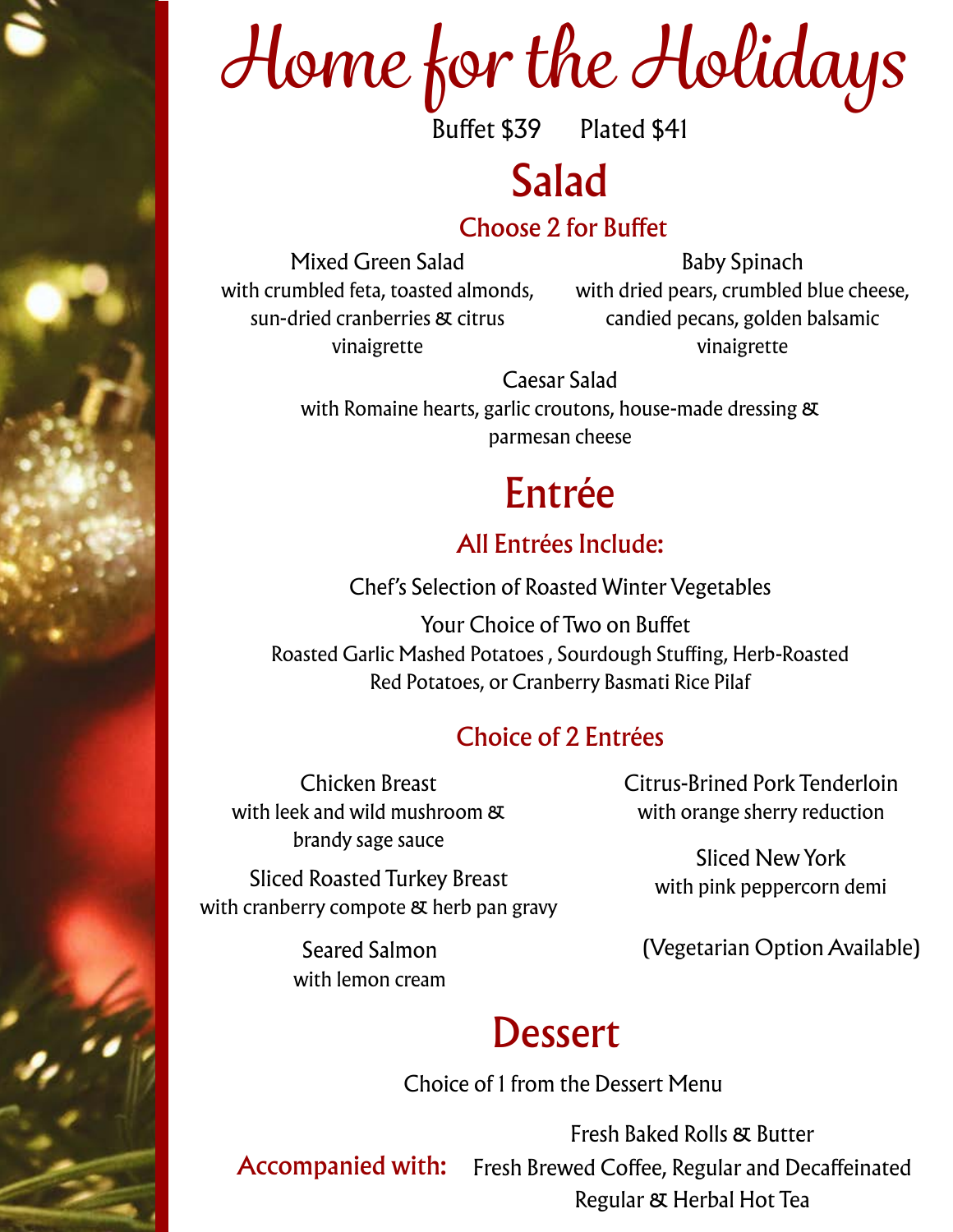

Buffet \$45 Plated \$47

### Salad

#### Choose 2 for Buffet

Mixed Green Salad with crumbled feta, toasted almonds, sun-dried cranberries & spiced pear citrus vinaigrette

Baby Spinach with shaved brussels sprouts, gorgonzola cheese, pepita seeds & balsamic vinaigrette

Caesar Salad

with romaine hearts, garlic croutons, house-made dressing & parmesan

## Entrée

#### All Entrées Include:

Chef's Selection of Roasted Winter Vegetables

Your Choice of 2 on Buffet Garlic Mashed Potatoes, Roasted Red Potatoes, Cranberry Rice Pilaf or Sourdough Stuffing

#### Choice of 2 Entrées

Pecan-Crusted Chicken Breast with bourbon & brown sugar glaze

Deep-Fried Turkey (Buffet Only) with citrus cranberry compote & herb pan

Pistachio-Crusted Salmon with citrus beurre blanc

Slow-Braised Short Ribs with cabernet demi

Turkey Breast Roulade with leek and wild mushroom & herb pan gravy

(Vegetarian Option Available)

## **Dessert**

Choice of 1 from Upgraded Dessert Menu

#### Accompanied with:

Fresh Baked Rolls & Butter Fresh Brewed Coffee, Regular and Decaffeinated Regular & Herbal Hot Tea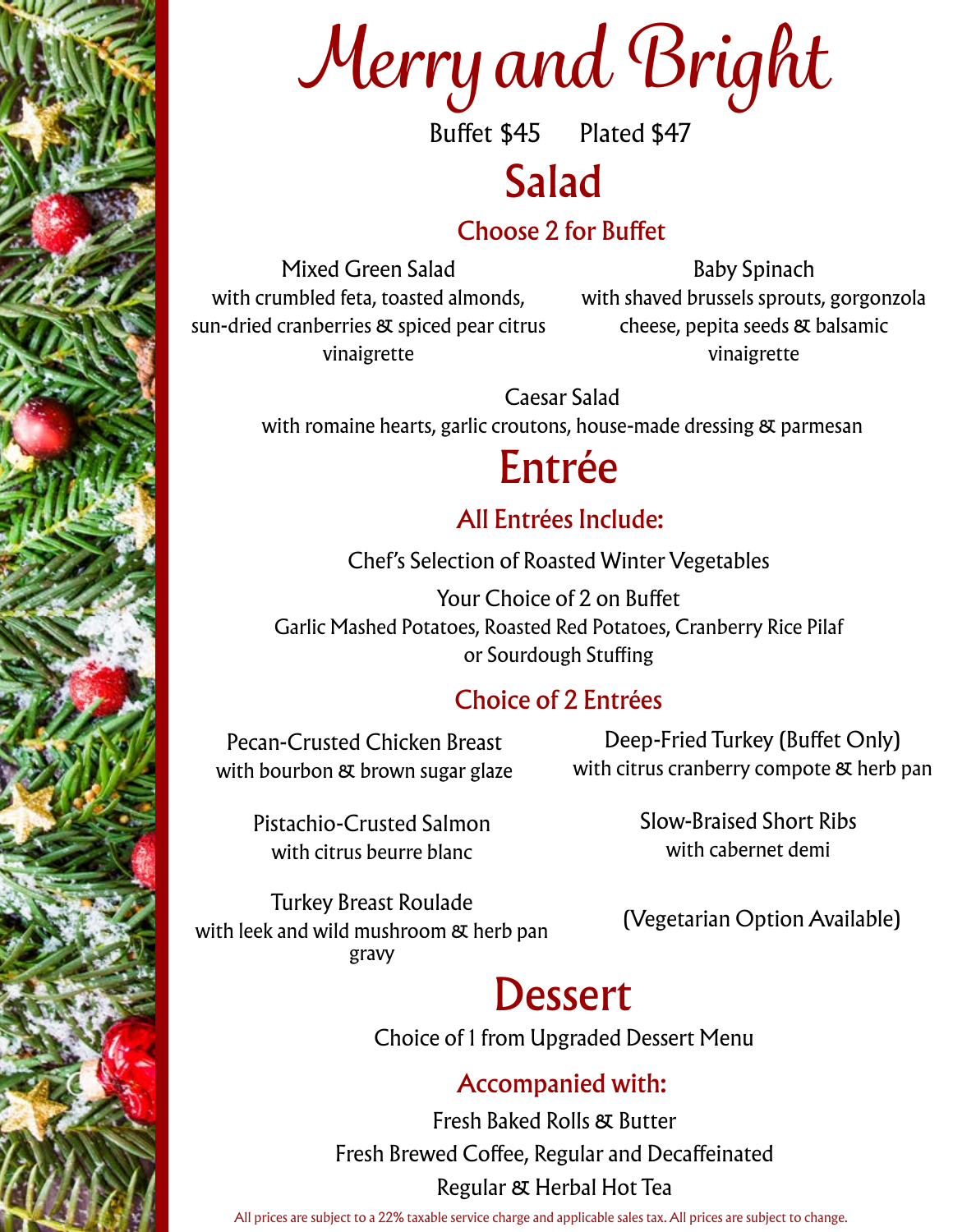

## *Hors d'Oeuvres*

#### Hors d'oeuvres can be tray passed on request

## Chilled

#### Each order is 50 pieces (unless otherwise noted)

| Roasted Pear and Brie Crostini                     | \$140. |
|----------------------------------------------------|--------|
| with spiced walnuts and balsamic reduction         |        |
| Soy and Ginger Marinated Prawns                    | \$200. |
| with cilantro and scallions                        |        |
| Sliced Beef Cocktail Sandwiches                    | \$200. |
| with horseradish cream, marinated onions & spinach |        |
| Sesame Seared Ahi on a Won Ton Chip                | \$200. |
| Tomato & Basil Bruschetta                          | .\$140 |
| with parmesan and balsamic glaze                   |        |

## Warm

#### Each order is 50 pieces (unless otherwise noted)

| Chicken Pot Stickers with sweet chili sauce                    | \$140.<br> |
|----------------------------------------------------------------|------------|
| <b>Coconut Curry Chicken Skewers</b><br>with sweet chili sauce | .\$200     |
| Coconut Prawns with spicy mango sauce                          | \$215      |
| Mini Chicken Mojo Tacos<br>with mango salsa and queso fresco   | \$200.<br> |
| Polenta Cake<br>with roasted red pepper relish & feta cheese   | .\$180     |
| Focaccia Pizza                                                 | \$190.     |
| Dungeness Crab Cakes with cilantro caper aioli                 |            |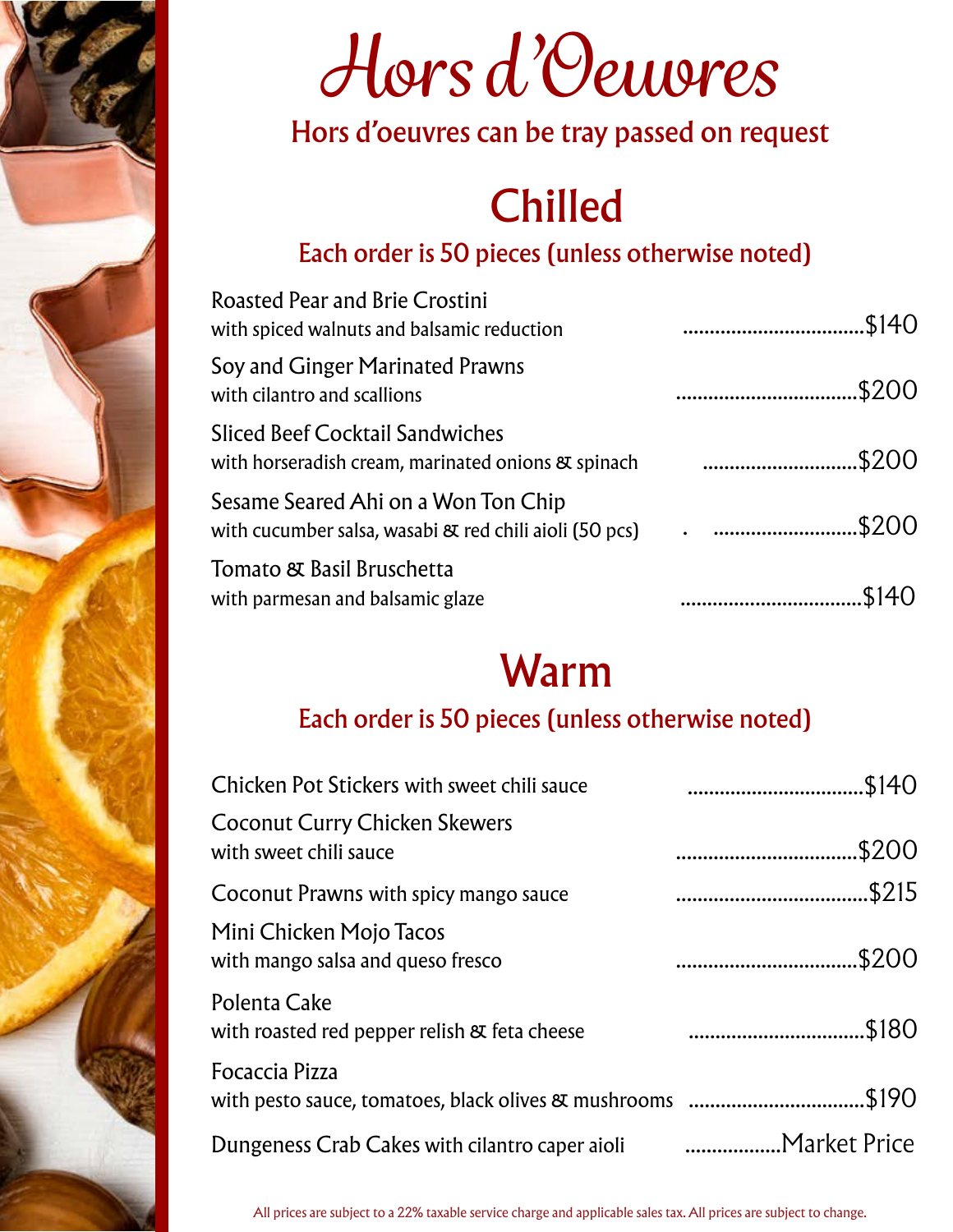## **Displays**

#### Small serves 25 people, Large serves 50 people

Sliced Fruit Display garnished with assorted berries Small Display \$125 Large Display \$235

International Cheese Display garnished with berries and nuts, crackers & sliced baguette

Small Display \$160 Large Display \$300

Assorted Seasonal Grilled Vegetables with pesto drizzle and balsamic glaze

Small Display \$140 Large Display \$260

#### Antipasto

with salami, ham, provolone, Swiss cheese, roasted red peppers, marinated olives, cherry peppers, roasted garlic cloves, gherkins, crackers & sliced baguette

Small Display \$165 Large Display \$310

Mini Sweets with mini desserts and chocolate-dipped strawberries

Small Display \$230 Large Display \$425

#### Questions? Contact info@mcclellanhospitality.com or 916.877.8159

Modala A. T